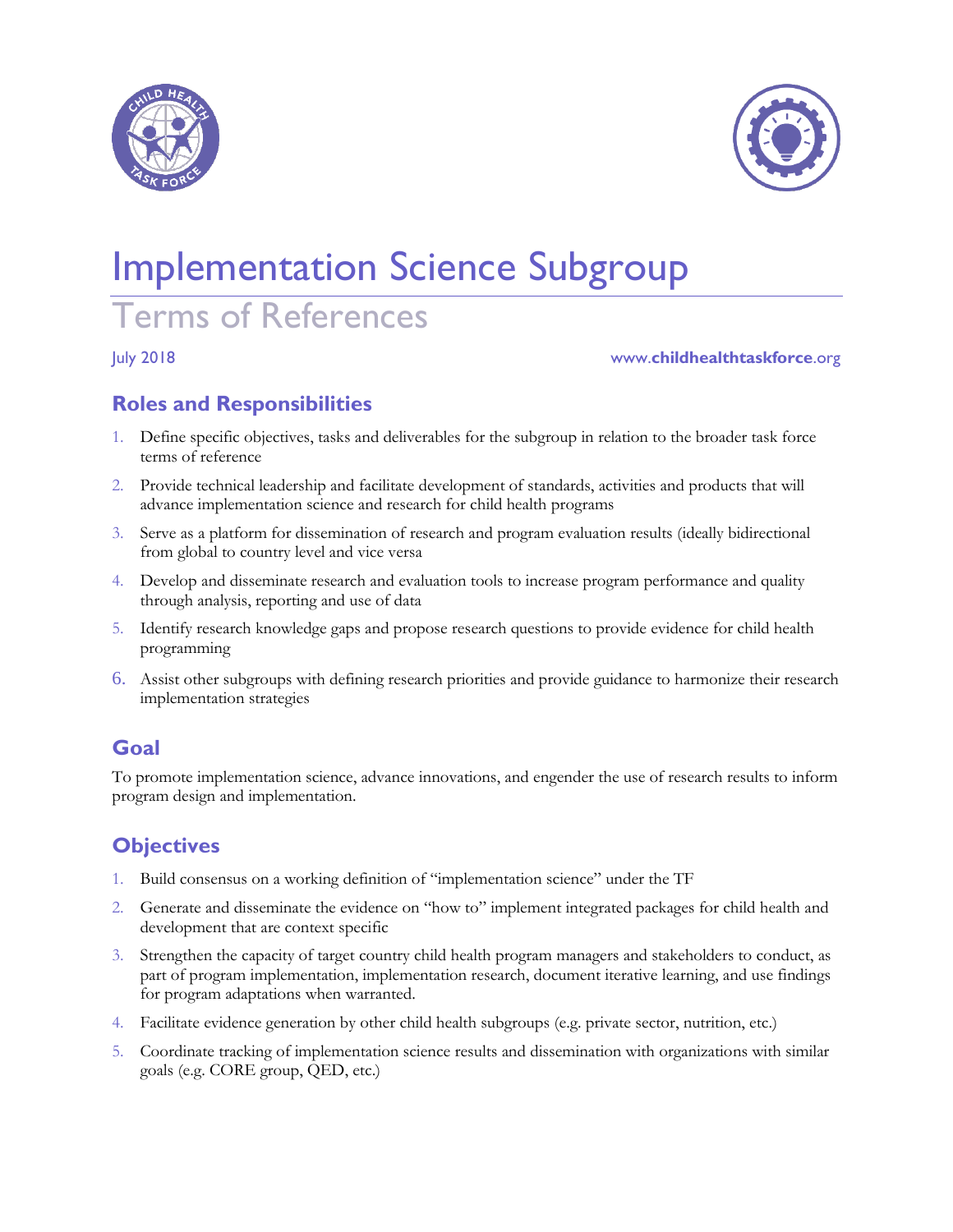#### **Expected Results (2018-2020)**

- 1. Production of an annual subgroup work plan produced and updated which defines specific objectives, tasks and deliverables for the subgroup.
- 2. Utilize regular teleconferences to review implementation science progress for child health, disseminate child health research findings and define new research priorities.
- 3. Development of a technical brief defining implementation science approaches for child health programs.
- 4. Number of countries conducting implementation research as part of child health programs.
- 5. Technical brief listing research priorities, current gaps in knowledge, and recommendations for strengthening the integration of research in program implementation.

#### **Membership**

| <b>Current organization membership includes:</b> |                                      |
|--------------------------------------------------|--------------------------------------|
| Abt Associates<br>1.                             | 21. MSH                              |
| Action Against Hunger<br>2.                      | 22. Muso Health                      |
| Aga Khan Health Services Tanzania<br>3.          | 23. PATH                             |
| Bill & Melinda Gates Foundation<br>4.            | 24. Plan International               |
| <b>Boston University</b><br>5.                   | 25. Project Concern International    |
| Canadian Red Cross<br>6.                         | 26. PSI                              |
| <b>CHAI</b><br>7.                                | 27. Public Health Surveillance Group |
| Community Health Impact Coalition<br>8.          | 28. R4D                              |
| ICF<br>9.                                        | 29. RTI                              |
| 10. Imperial College London                      | 30. Save the Children                |
| 11. IntraHealth International                    | 31. Swiss Tropical and Public Health |
| 12. IRC                                          | Institute                            |
| 13. Johns Hopkins School of Public Health        | 32. Trinity College Dublin           |
| 14. JSI                                          | 33. UNICEF                           |
| 15. Karolinska Institutet                        | 34. Unitaid                          |
| 16. Living Goods                                 | 35. University Research Co.          |
| 17. London School of Hygiene and                 | 36. University of Vermont            |
| Tropical Medicine                                | 37. USAID                            |
| 18. Malaria Consortium                           | 38. WHO                              |
| 19. MCSP/JSI                                     | 39. WVI                              |
| 20. Medicines for Humanity                       |                                      |